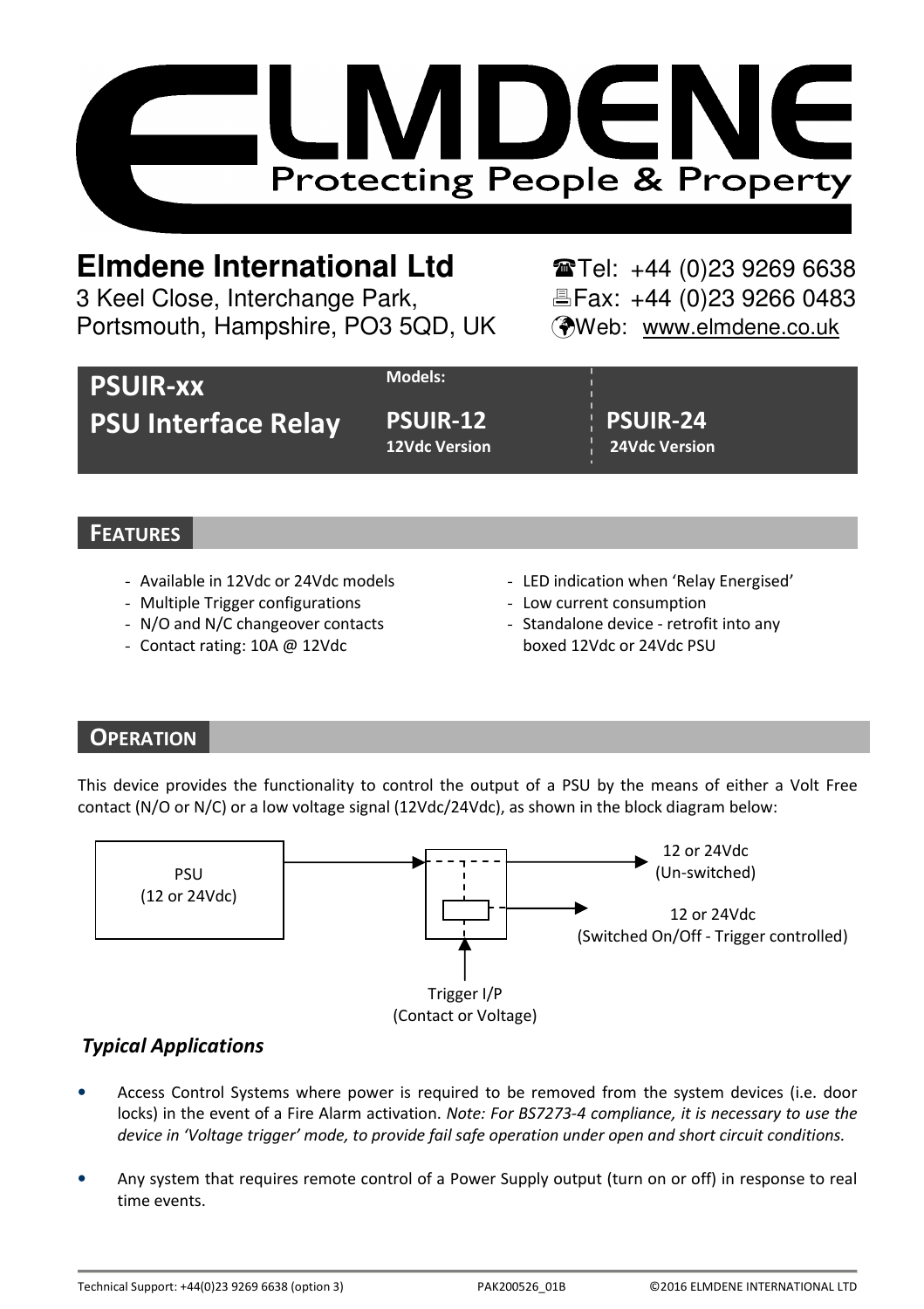

### **CONNECTIONS**

| $I/P$ :  | $\ddot{}$                    | +12Vdc or +24Vdc from PSU O/P<br>OV from PSU O/P |
|----------|------------------------------|--------------------------------------------------|
| $O/P$ :  | $\ddot{}$                    | Auxiliary +Vdc un-switched PSU O/P               |
|          | $\qquad \qquad \blacksquare$ | OV output to load (Common Ov for NO, NC & Aux)   |
|          | NO.                          | Normally Open relay output (see chart below)     |
|          | NC.                          | Normally Closed relay output (see chart below)   |
| Trigger: | $\ddot{}$                    | Trigger I/P from control device (+VE or Contact) |
|          | -                            | Trigger I/P from control device (OV or Contact)  |

Warning: This unit is NOT suitable for switching 240Vac. Mains loads.

#### Trigger & Jumper Configurations

The device has 3 modes of operation set by the onboard jumpers:

- Contact Mode (Normally Open) Jumper across: 2 & 3
- Contact Mode (Normally Closed) Jumpers across: 1 & 2 and 3 & 4
- Voltage Mode Jumper across: 3 & 4



Table 1 defines the output state of the N.O and N.C contacts with respect to Mode selected and Trigger inputs.

|                 | <b>Trigger</b> | Jumper(s) | <b>Trigger</b><br>$+8. -$ | Output    |           |            |
|-----------------|----------------|-----------|---------------------------|-----------|-----------|------------|
| Table 1         | <b>Select</b>  |           |                           | N.O       | N.C       | <b>LED</b> |
|                 | N.O            | 2 & 3     | open                      | no output | $+12/24V$ | <b>OFF</b> |
|                 |                |           | closed                    | $+12/24V$ | no output | ON         |
| Contact<br>Mode |                |           |                           |           |           |            |
|                 | N.C            | 1&2       | open                      | $+12/24V$ | no output | ON         |
|                 |                | 3 & 4     | closed                    | no output | $+12/24V$ | <b>OFF</b> |
|                 |                |           |                           |           |           |            |

| Mode<br>./24V<br>OΝ<br>no output<br>applied | Voltage | ١VE | २& 4 | removed | no output | +12/24V | OFF |
|---------------------------------------------|---------|-----|------|---------|-----------|---------|-----|
|                                             |         |     |      |         |           |         |     |

Note: Trigger Input terminals + and - are only polarity conscious when used in Voltage mode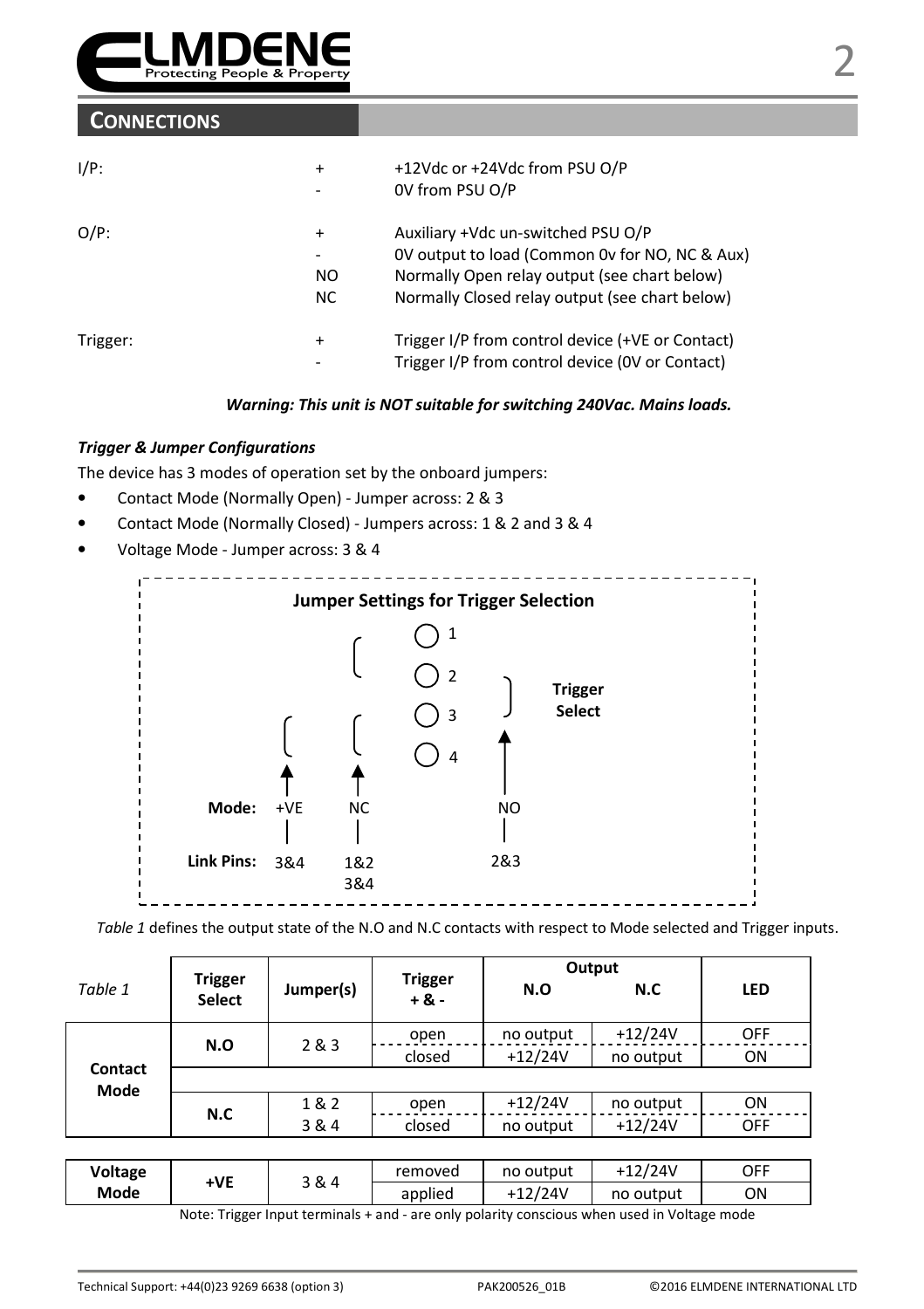

## Typical Setup:



In the example above, power to the lock is removed when the 24Vdc signal from the Fire Alarm Panel is disconnected (BS7273-4 Compliant).

### INSTALLATION AND SET-UP

Note: Ensure all power is removed while connections are made to the device.

- 1. Ensure PSU voltage matches the PSU Relay Interface rating (12Vdc or 24Vdc).
- 2. Set jumpers to required Trigger method.
- 3. Mount PSU Interface Relay using self-adhesive mounting feet supplied.
- 4. Make required connections.
- 5. Apply power and test relay operation by using the appropriate Trigger selected.

## **MAINTENANCE**

There is no regular maintenance required of this device.